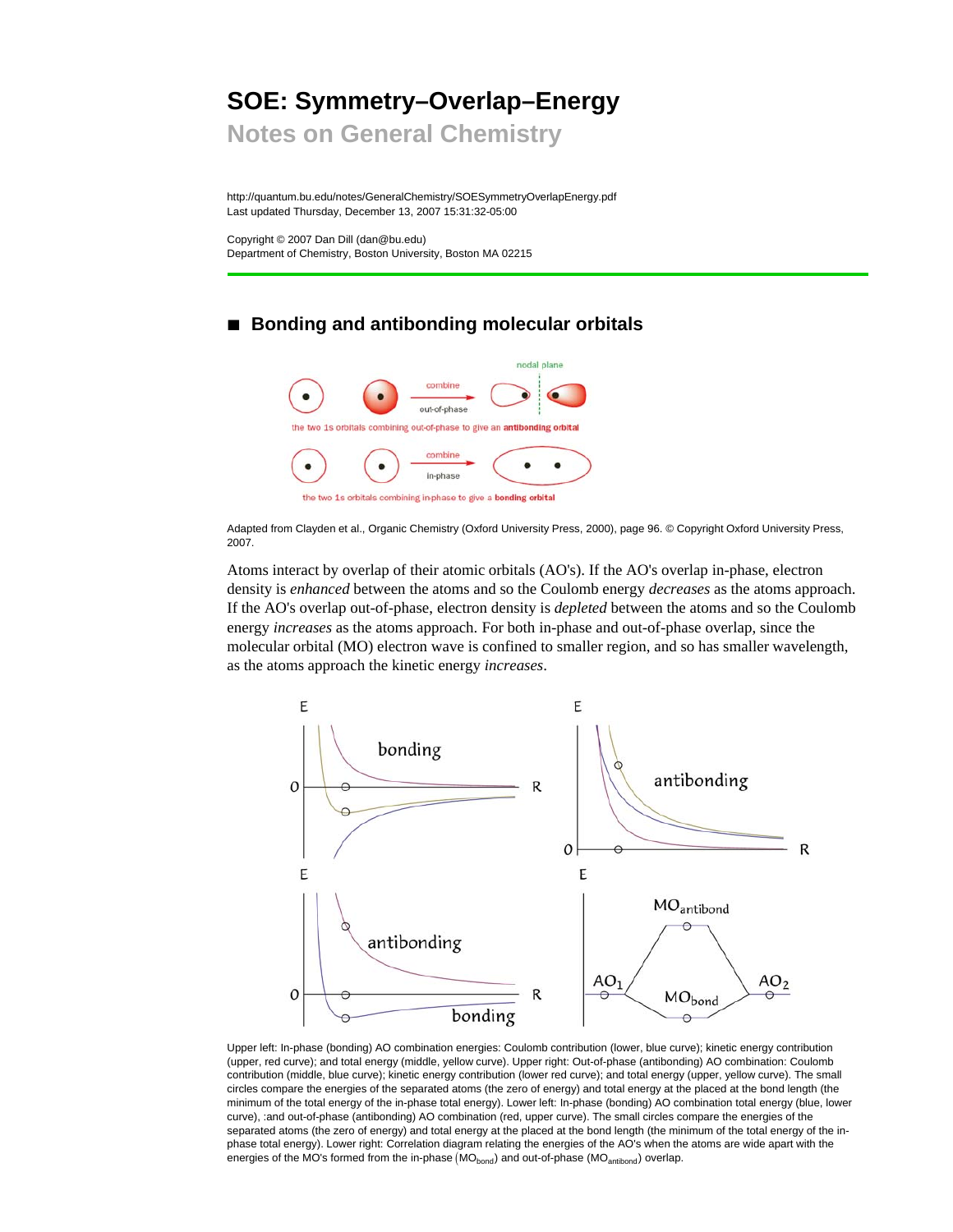The small circles on the diagrams compare the energies of the separated atoms (the zero of energy) and total energy at the bond length (the minimum of the in-phase total energy). The *correlation diagram* (lower right) is a compact way of representing this comparison. The middle part of the correlation diagram corresponds to the atoms separated by the bond distance; the left and right parts corresponds to the atoms far enough apart that there is no overlap of their AO's and so no bonding or antibonding effect on total energy.

Here are questions about the energy of MO's formed from the combination of AO's as atoms approach one another.

#### **1. The kinetic energy of the antibonding combination of a pair of AO's is ...**

- A greater than that for the bonding combination
- B about the same that for the bonding combination
- C less than that for the bonding combination

#### **2 The total energy of the antibonding combination of a pair of AO's is ...**

- A never negative
- B has a minimum near the bond distance
- C about the same as for the bonding combination
- D is smaller the larger the separation
- E A and D

#### **3 The potential energy of the antibonding combination of a pair of AO's is ...**

A never negative B about zero C about the same as for the bonding combination

#### **4 As a pair of atoms approach from a large separation, initially the energy resulting from in-phase overlap of their AO's ...**

- A goes up, due to increased kinetic energy.
- B goes down, due to enhancement of electron density between
- C goes up, due to depletion of electron density between the
- D None of the above

#### **5 As a pair of atoms approach from a large separation, initially the energy of the MO resulting from out-of-phase overlap of their AO's ...**

- A goes down, due to decreased kinetic energy.
- B goes down, due to enhancement of electron density between
- C goes up, due to depletion of electron density between the
- D None of the above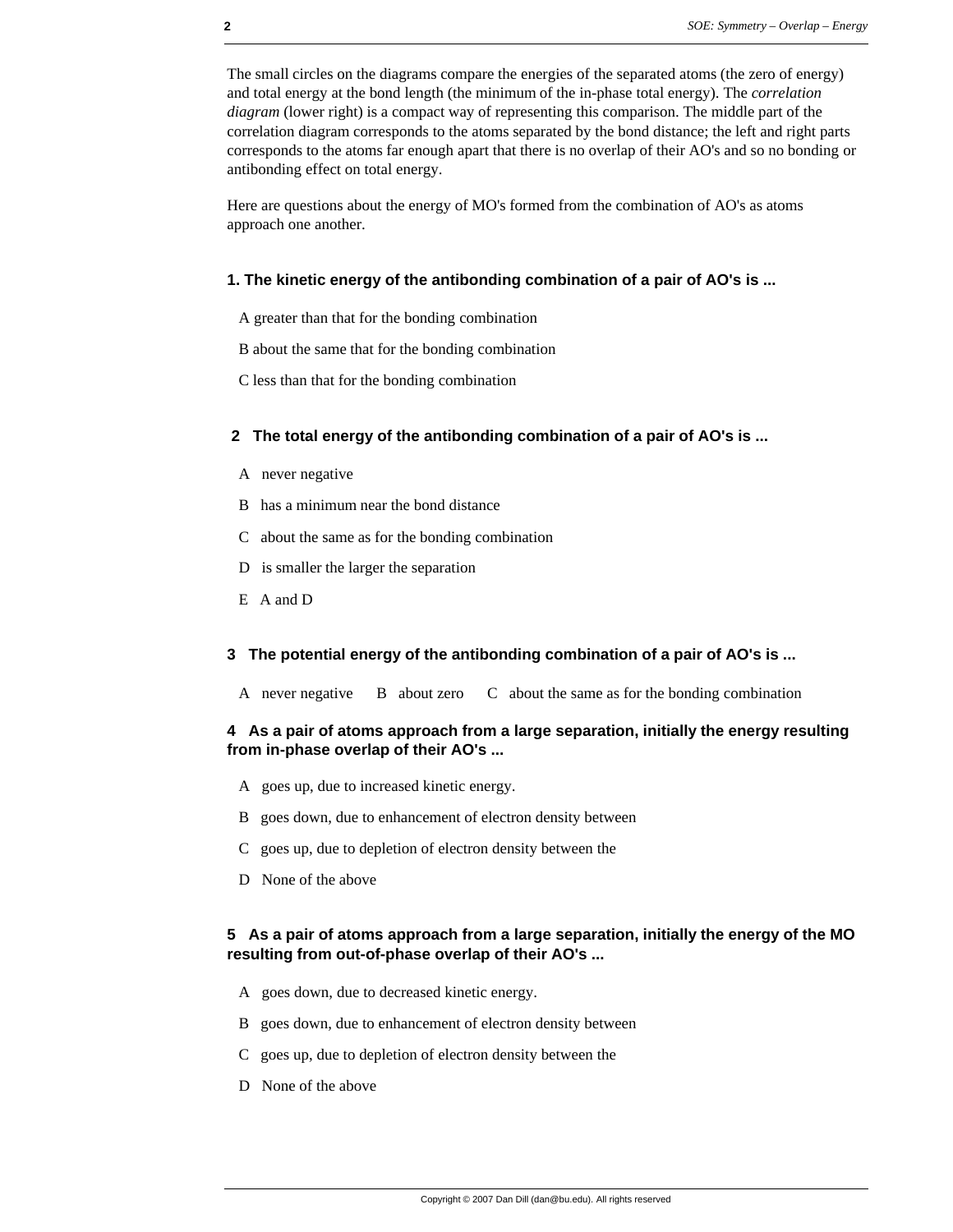**6 A pair of atoms approach from a large separation, and the resulting MO has equal amounts of in-phase and out-of-phase overlap of their AO's. The result is that initially the total energy ...**

- A goes up, due to increased kinetic energy.
- B goes down, due to enhancement of electron density between
- C goes up, due to depletion of electron density between the
- D None of the above

## **à Symmetry**

If AO's have only in-phase or only out-of-phase overlap, we say they have *correct symmetry*. If AO's have equal amounts of in-phase and out-of-phase overlap, we say they have *incorrect symmetry*.



Adapted from Clayden et al., Organic Chemistry (Oxford University Press, 2000), page 103. © Copyright Oxford University Press, 2007.

#### **7 Which pairs of AO's on different atoms have correct symmetry?**



A  $1s + 1s$  B  $1s + 2s$  C both D neither

**8 Which pairs of AO's on different atoms have correct symmetry? Assume** *z* **is along bond axis.**

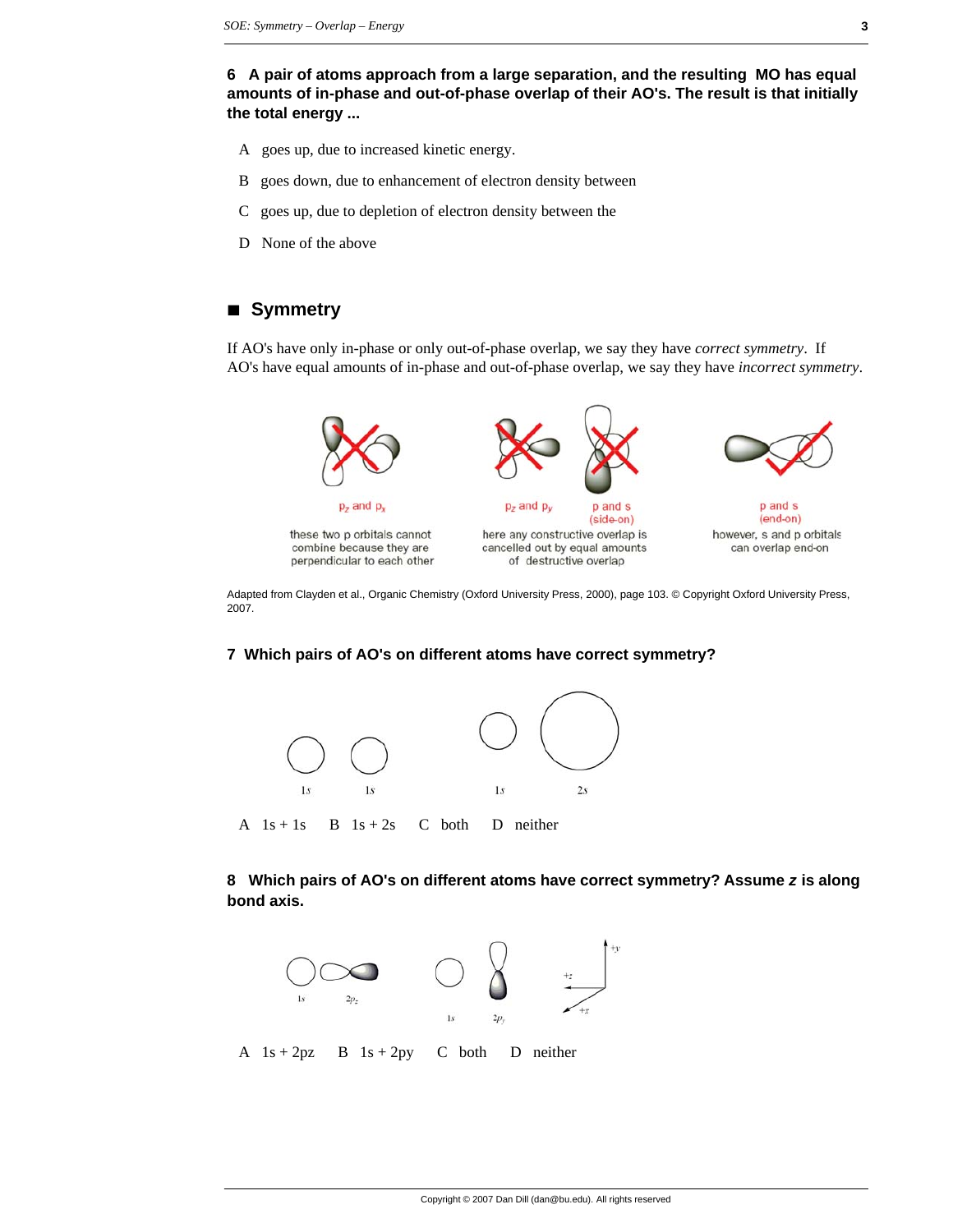**9 Which pairs of AO's on different atoms have correct symmetry? Assume** *z* **is along bond axis.**



**10 Which pairs of AO's on different atoms have correct symmetry? Assume z is along bond axis.**



A  $2pz + 2pz$  B  $2pz + 2py$  C both D neither

**11 Which pairs of AO's on different atoms have correct symmetry? Assume** *z* **is along bond axis.**



A  $2px + 2py$  B  $2px + 2px$  C both D neither

## **à Overlap**

If AO's have correct symmetry, then we consider next how much they overlap. The greater the overlap, the greater the energy change, relative to the AO energies, when the atoms are at the bond length separation.

**12 Arrange the pairs of AO's in Li<sub>2</sub> according to increasing overlap when the atoms are at the lowest energy separation (the bond length).**

A  $1s + 1s < 2s + 2s < 1s + 2s$  B  $1s + 2s < 1s + 1s < 2s + 2s$  C  $1s + 1s < 1s + 2s < 2s + 2s$ 

## **à Energy**

Finally, once we know the pair of AO's with correct symmetry and greatest overlap, we consider relative AO energies. The bonding/antibonding effect will be greatest for AO's closest in energy.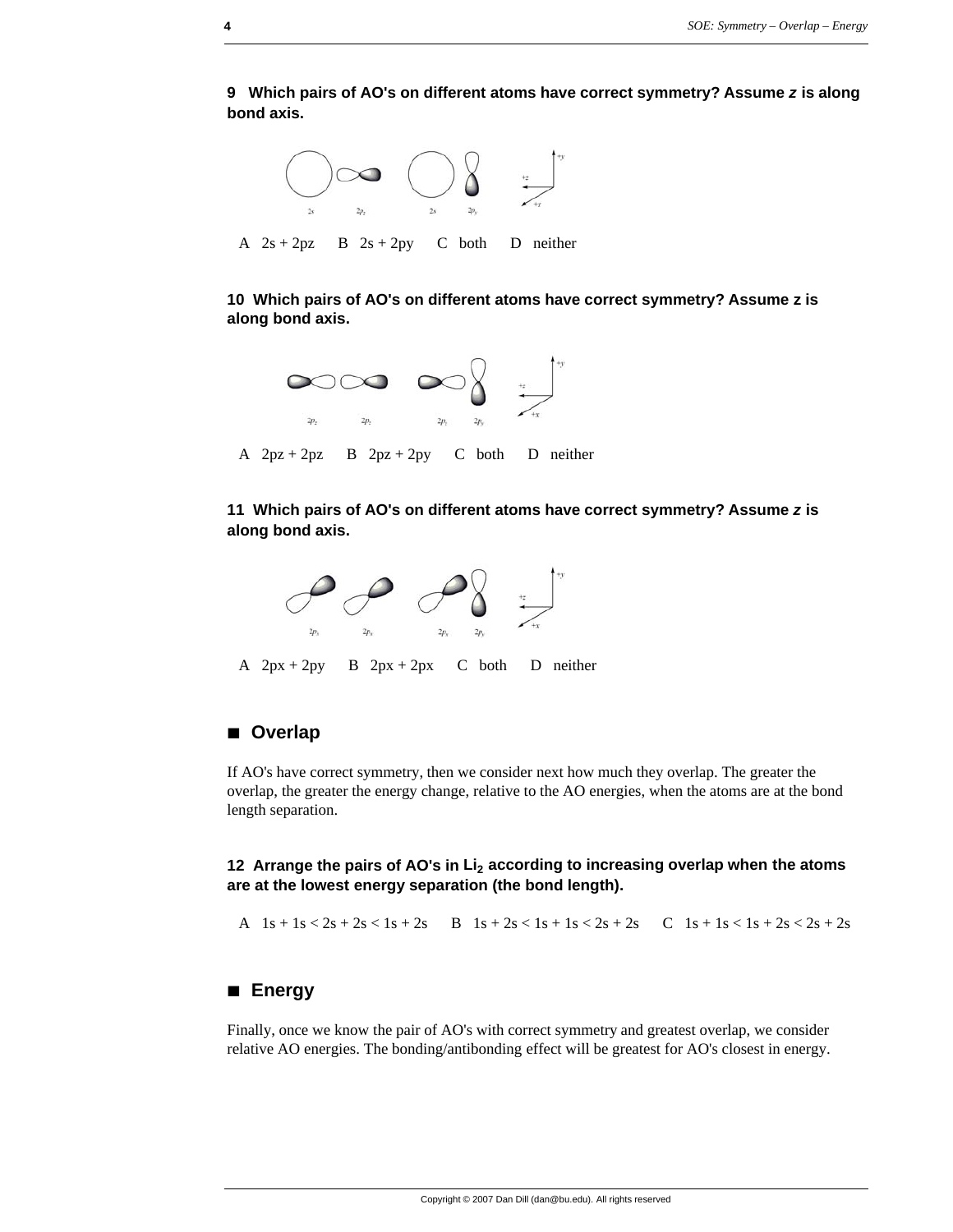

Adapted from Clayden et al., Organic Chemistry (Oxford University Press, 2000), page 103. © Copyright Oxford University Press, 2007.

## **13 Arrange the pairs of AO's in Li<sub>2</sub> according to increasing energy change at the bond length.**

A  $1s + 1s < 2s + 2s < 1s + 2s$  B  $1s + 2s < 1s + 1s < 2s + 2s$  C  $1s + 1s < 1s + 2s < 2s + 2s$ 

**14 Which pair of AO's in HF will interact most strongly? Assume** *z* **is along the bond axis.**

A H  $1s + F 1s$  B H  $1s + F 2s$  C H  $1s + F 2pz$  D H  $1s + F 2py$  E C and D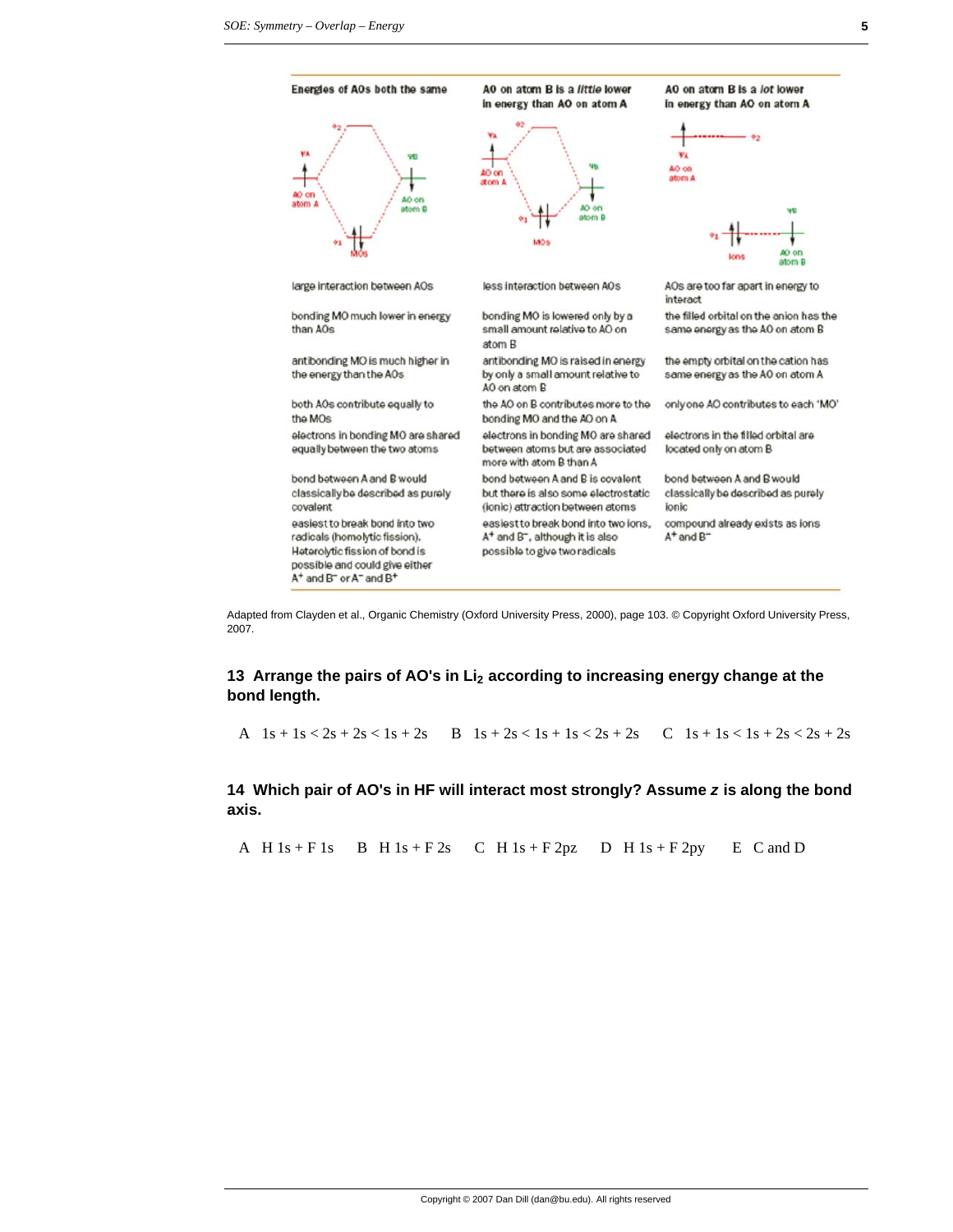15 Assume AO<sub>1</sub> and AO<sub>2</sub> have correct relative symmetry, greatest overlap, and are closest in energy.  $AO_1$  has  $IE = 5$  eV and  $AO_2$  has  $IE = 6$  eV. Which of the following is **true?**



Adapted from Clayden et al., Organic Chemistry (Oxford University Press, 2000), page 102. © Copyright Oxford University Press, 2007.

- A Bonding MO has more  $AO_1$  than  $AO_2$  B Bonding MO has more  $AO_2$  than  $AO_1$
- C Antibonding MO is almost entirely  $AO<sub>1</sub>$  D Antibonding MO is almost entirely  $AO<sub>2</sub>$
- E A and D F B and C





Adapted from Clayden et al., Organic Chemistry (Oxford University Press, 2000), page 101. © Copyright Oxford University Press, 2007.

- A Bonding MO is almost entirely  $AO<sub>1</sub>$
- B Bonding MO is has a little more  $AO_2$  than  $AO_1$
- C Antibonding MO is almost entirely  $AO<sub>1</sub>$
- D Antibonding MO has a little more  $AO<sub>1</sub>$  than  $AO<sub>2</sub>$
- E None of the above
- F B and C